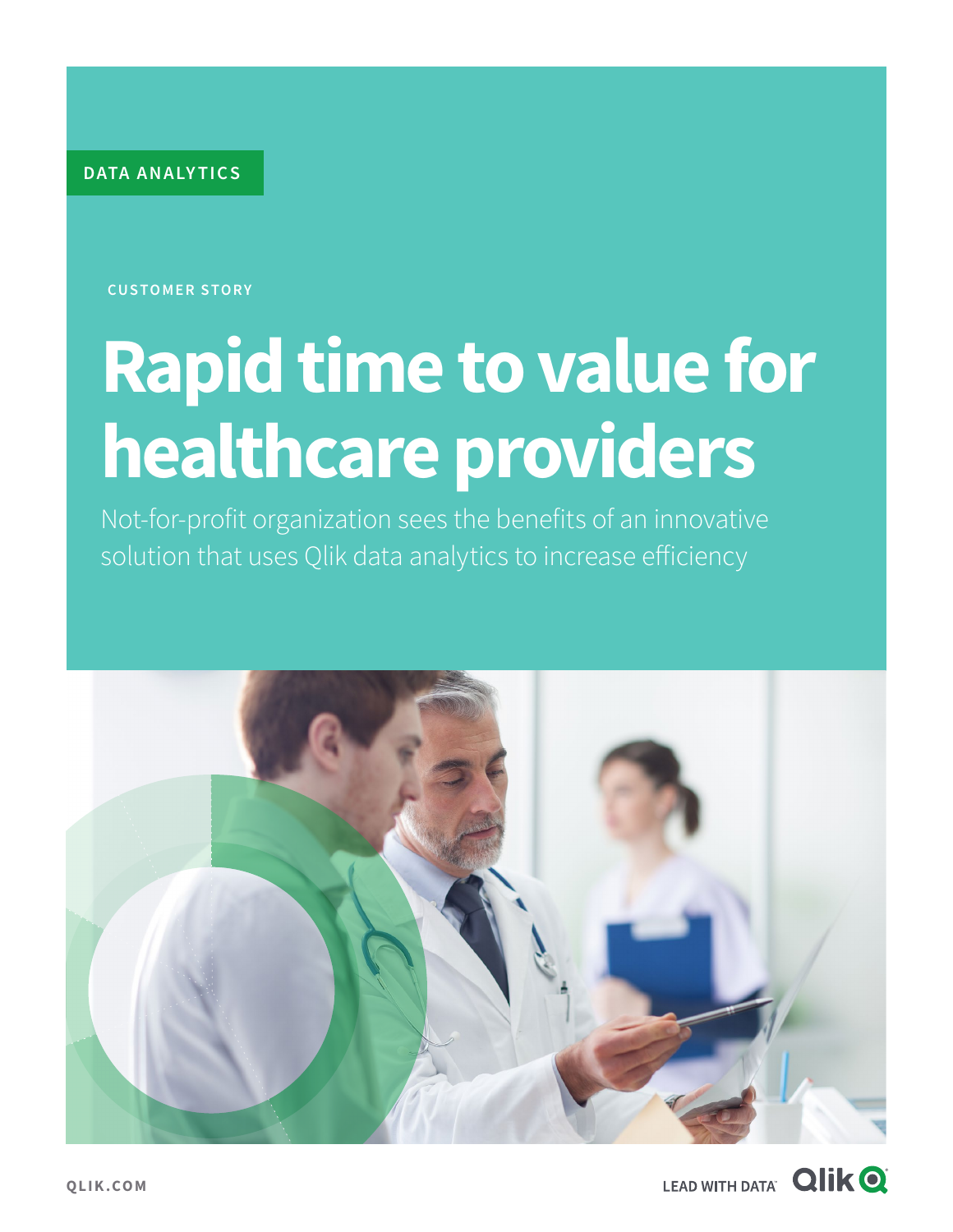

"One of the first apps we built with IPC Global's inProcess CDW is for in-patient analytics. It looks more closely at length of stay and Case Mix Index (CMI) information. This enables us to make sure we are managing the patients properly and not keeping them too long."

Director of Decision Support Systems, USA-based healthcare provider

#### **Need for swifter data access**

Electronic health records (EHR) have transformed the delivery of healthcare by providing accurate, up-to-date and complete patient information that can be readily accessed to deliver coordinated healthcare.

Epic, a leading EHR provider, says that its software currently holds the records of 250 million patients and its Epic Caboodle Data Warehouse (CDW) is specifically designed for the storage and retrieval of large amounts of clinical data. This can be used for all manner of reports that can help support care decisions, manage costs and identify trends. Headquartered in Atlanta, Georgia, Qlik Elite Partner IPC Global is a leading enterprise systems integrator of data, analytics and cloud solutions that has an intimate knowledge of Epic, gathered over many years.

The company wanted to provide healthcare organizations with more efficient access to every record they have ever created. It also aimed to help them combine data from both inside and outside their organization for vital analysis that can help them solve healthcare problems.

IPC Global's solution leverages Qlik business intelligence and Amazon Web Services (AWS) cloud, along with inProcess CDW, a Qlik extension for healthcare master data management. The system sidesteps the challenges of a traditional data warehouse approach to provide easier and quicker access to the data held in Epic.

Because it deals with patients' wellbeing, the healthcare industry needs to deliver swift service. According to IPC Global's Managing Partner, Mark Meersman, traditional ticketing systems for data queries can produce an overlap in communications that results in lost time.

#### **Solution Overview**

#### **Customer Name**

US-based healthcare provider Partner: IPC Global

**Industry** Healthcare

**Geography** USA

#### **Function** Finance, IT

#### **Challenges**

- Eliminate the IT bottlenecks of traditional data warehouse interrogation
- Give healthcare providers speedy access to every record they have created
- Enable hospitals to use data analysis to solve their healthcare problems

#### **Solution**

With its intimate knowledge of Epic electronic health record systems, IPC Global has used Qlik Sense to develop inProcess CDW, which comes with 134 pre-loaded subject areas that can help support care decisions, manage costs and identify trends.

#### **Results**

- Delivers the 'time to value' that is an overriding need of the healthcare sector
- Eliminates the cumbersome processes of traditional data warehouse operations
- Provides in-depth data analysis for better decision making, financial forecasting and improved patient care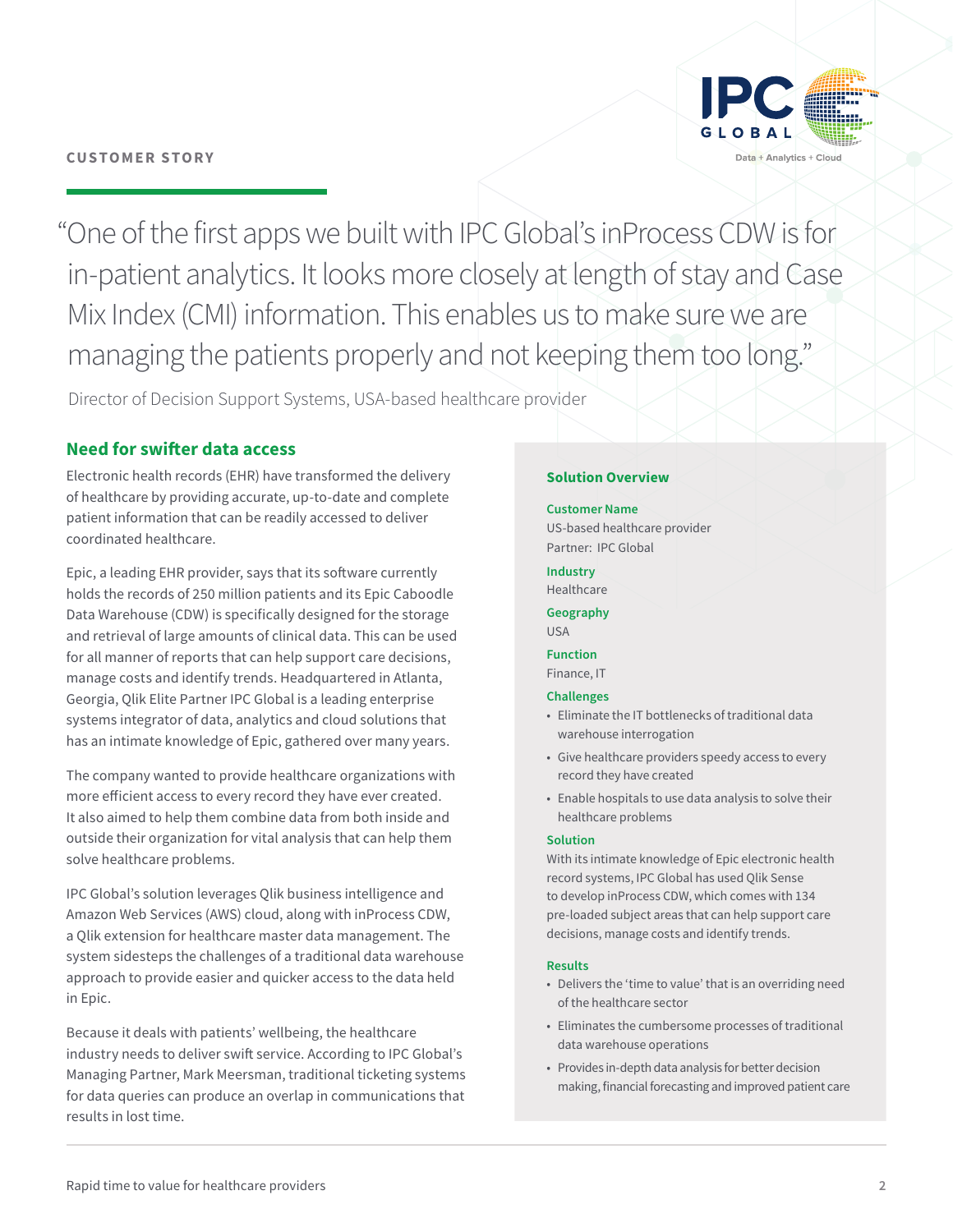#### **Automation brings rapid results in Georgia**

A not-for-profit healthcare provider in the USA became one of the first health authorities to use inProcess CDW. Its Director of Decision Support Systems and his team have built a number of apps using Qlik Sense and the inProcess CDW extension. These include in-patient analysis that takes a closer look at length of stay and Case Mix Index (CMI) data to see where opportunity exists for some patients to be discharged earlier. Another app delivers analysis of costs and profitability of surgery.

"We are spending millions of dollars a year on supplies. Having a product that allows us to tie in other data sources easily and look more closely at that spend is a huge benefit," says the Director of Decision Support Systems. "We now have 60 users of the solution and a lot of happy analysts. Every time I train somebody new, they are just blown away by what they can achieve."

Meersman adds: "Because we have so much experience with Epic, we can pinpoint many repeating themes and have automated the creation of 134 subject areas that enable people to obtain rapid results. With Qlik, we have removed the IT bottleneck. Users can ask any question without having to call IT and ask them to put it in the data warehouse."

#### **Backed by education and training**

IPC Global accompanies the delivery of inProcess CDW with an in-depth data literacy and education program leveraging Qlik's Continuous Classroom.

Meersman explains: "What we typically do is sit shoulder to shoulder with our clients, either virtually or physically, and educate them until they take over the keyboard from us."

#### **Speed and financial foresight**

IPC Global applications can include up to 45 dashboards covering many topics such as in-patient stays, out-patient visits, surgery and diagnosis.

In the USA, finance is one area where inProcess CDW provides healthcare with a capability it didn't have before.

"In healthcare, no-one knows whether they are making or losing money until about four months later because of the way the revenue cycle works," says Rusty Lacy, Enterprise Solution Architect at IPC Global.

Qlik data analysis now enables them to create 'expected payments' analyses which can improve the financial management of their business.

Referring to a customer for whom he provided this service, Lacy adds: "We made the predictions, and did in one month what they couldn't do in a year. They were on a tricycle and with Qlik, we had a high-speed Harley Davidson."

#### **Improved patient care**

Qlik analysis delivers more information to healthcare staff and, at the end of the day, that translates into better service for patients, as Meersman explains: "Clinical staff can quickly answer questions they otherwise could not answer. That means patients get better service because they are being communicated with and the ways they are treated can move and change."

#### **Free service to combat pandemic**

More dramatic evidence of the usefulness of inProcess CDW came with the COVID-19 pandemic when IPC Global and AWS teamed up to offer a free service.

"We stand up a private cloud on AWS, load both internal and external data and publish 120 or more applications for our clients. With Qlik, we create a virtual data warehouse that is automatically updated. By showing a granular number of cases, trends, geography and risk factors, we can provide visual representations of the latest COVID-19 situation anywhere in the USA," says Meersman.

#### **Analysis could reduce length of stay**

Back at the not-for-profit healthcare provider in the USA, the organization's Director of Decision Support Systems is impressed by Qlik's ability to pull in data from many different and often external sources without input from technical IT and database specialists, enabling non-technical people to dive deep, ask questions and get quick answers.

"The biggest single benefit was very quick access to all the data, giving us useful information for senior management and visibility into many areas that help us manage the business operation better," he says.